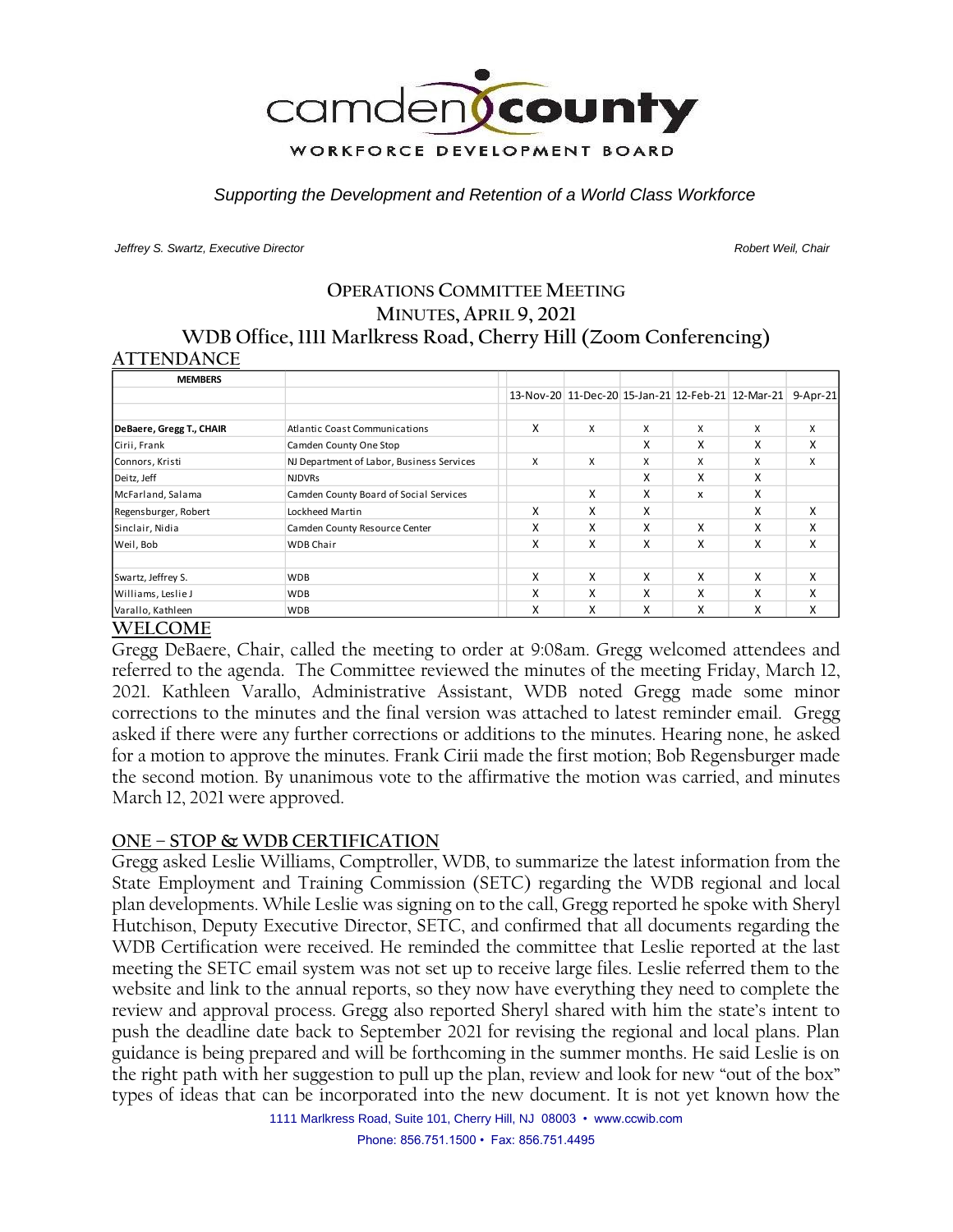guidance will direct the plan, if it be a question-and-answer format, as the last two times have been, or if it's going to be a fresh start with a new format. Gregg said Sheryl told him it's going to be in the framework of the State Combined Plan and aligned with WIOA laws which are in the process of re-certification by the Federal Department of Labor. Gregg said he thinks it will be at least mid-summer before there is clear direction.

#### **ONE-STOP AND YOUTH ONE-STOP (YOS) UPDATES**

Frank Cirii, Local Area Operations Director, reported the One-Stop facility is rolling along and coordinating with the County Health Department. Health officers are logging everyone entering and leaving the facility. Screening and temperature scans are being conducted for customers visiting the One-Stop by-appointment-only. Frank reported there has been one incident of COVID-19 with a state employee. The facility was traced using state protocols, also the extra cleaning and sanitizing of all surfaces. There is extra cleaning staff on duty during regular business hours and the usual cleaning at night. All high contact areas such as doorknobs and copy machines are wiped down regularly during the day. He said safety protocols are regularly reviewed and updated as state and county rules change or update. The Committee discussed county vaccine policies. Frank said the county is strongly encouraging staff to get vaccinated and providing flexibility that allows for extra time to make vaccine appointments during the workday as needed. Kristi Connors, Manager, Employment Services, DOL, asked if the county and or state would move toward making it mandatory for public service workers to get the vaccine. Frank said it would be a legal issue that has not been fully determined yet. He encouraged the committee to pass on the latest information about vaccine appointments to their staff. Frank said the County is doing a great job with making vaccination sites and appointments available into evening hours.

Frank reported a resurgence of many customers having reached their one-year anniversary of an unresolved unemployment claim. Frank noted that Nidia Sinclair, Director, Resource Center, is still fielding many of those calls referred by the Board of Commissioners. Jeffrey S. Swartz, Executive Director, said he attended a call with WDB Directors and the Commissioner of Labor who announced somewhat of a mitigation in UI concerns due to more IP coming online and the incorporation of newly written software to further support the system. The Committee discussed ongoing concerns about unanswered claim issues. Jeff said the WDB office continues to receive calls from customers about their claim concerns. The Committee also discussed ongoing concerns that unemployment extensions, federal supplements, and state waivers to work activities is severely affecting all one-stop and partner operations. Frank said the lack of referrals and client commitment is counterintuitive to the overall system. Hopefully, the performance measures will not be held to the normal standards as the program year end rapidly approaches. There have been some referrals trickling in and a few customers are being placed in training, but it is a huge challenge for all the partners. He said even the other end of training and placement is being affected because customers are not taking jobs offered to them, so employment entered will show dismal results in Quarters two-four on performance reporting. Employers who attend meetings are voicing their concerns about how impossible it is to hire during these extended periods of unemployment when jobseekers are making more to stay at home than return to work. It is making it impossible for employers to compete with these extensions. He does not see any change to the performance and job placement concerns until the extensions expire. Once benefits end, customers may get another extension while participating in training or partner engagement. Frank said it is important for the Operations Committee to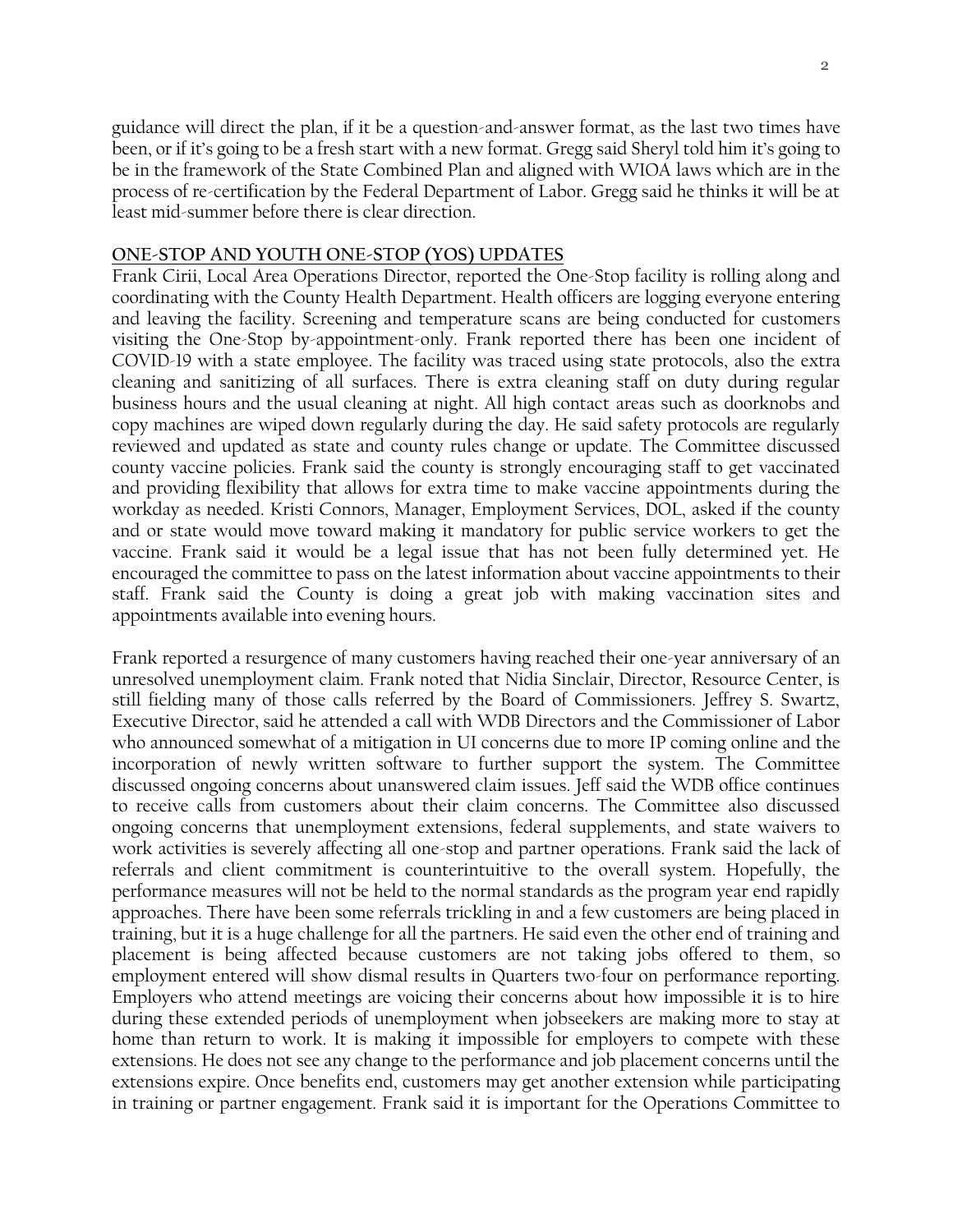know what is going on and that management is doing all it can to work with providers and make accommodations such as allowing them to recruit participation and sharing best practices at One-Stop Partner and Operations meetings.

Frank reported staff is still in the soft practice mode with the QLess scheduling system. He has asked Scott Stetzer, Manager IT, to check in with all partner agencies to make sure they are properly trained and do not have any system concerns. Gregg asked if the Board of Social Services resolved their interface issues. Anna Hagerty, Board of Social Services, said the Board is not using the system yet. She said the Board requested some language translation options for it to be effectively used to communicate with certain customers and their appointments. She also noted that there are so few people checking in that it is hard to even use the system in practice mode. Q'Less has not been implemented yet. Frank said operations have not gone as expected. He did note that Scott is working with fiscal and the managers to implement the DocuSign program as quickly as possible. There seems to be more of a demand in that area of document transfer. It has already been incorporated into two onboarding documents. Gregg asked if it was working out. He remembered that fiscal was picking and choosing which documents to use. Frank said it is working out well and management will be reviewing all documents that could be processed using DocuSign. He said there are a lot of steps and codes that must be set up behind the process.

Frank reported the application process has been completed and submitted for approval to make the One-Stop a testing site for the HighSet or GED. He said the Learning Link is fully operational and seeing some customers by appointment for testing while the rest of services can be provided online or remotely.

Frank reported he is continuing email correspondence with Camden County College about proposals for Incumbent Worker Training Opportunities. The College has sent example proposals from Middlesex County. Middlesex is working with Brookdale Community College and they are preparing a final draft of their agreement. Frank asked for a copy of their proposal and agreement. His position with Camden County College is to wait until final proposal drafts are approved by the WDB in that local area and once a copy is received, he will facilitate a meeting with Jeff to review and hopefully by the next meeting have a template to present that is modeled after a successful proposal. He also proposed to the college that they find a partner for this type of opportunity that they have worked with in the past. It would then be made available to any employer in the county with similar training needs. Jeff said it has been discussed with WDB Directors around the state that 20% of WIOA funding can be spent on Incumbent Worker Training and there has been a focus on using these funds productively to help employers upskill their current workforce. Many feel these funds would be well spent to upgrade the skills of current workers thereby lowering the risk of layoffs as well as the risk of investment in training new employees who do not have a commitment to the employer. Many employers might find it less of a challenge to upgrade the skills of current workers rather than finding unknown skilled labor. Jeff agreed it will be good to start with a successful model. Jeff said it is about keeping local companies competitive, keeping them operational in the county and investing in the current workforce. Gregg suggested a good focus would be to address the transition to remote work by providing employers and staff with some Microsoft Teams training. If there are going to be more employees working from their house, they are going to have to know how to effectively use this technology. He said Team's training would be a good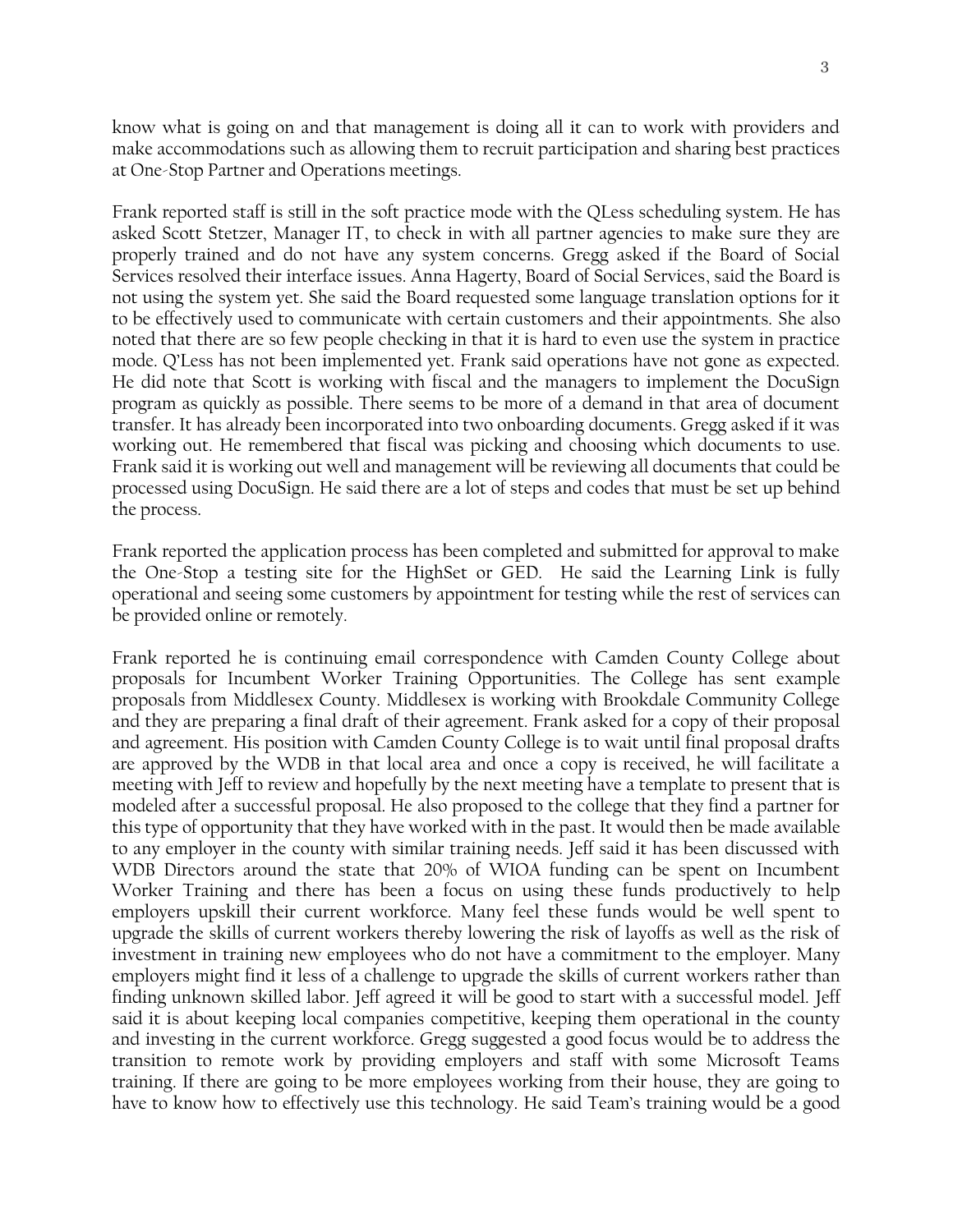way to start off this program. Frank said he added this type of technology training to the One-Stop's COVID response plan.

Frank reported the bi-lingual version of the video orientation of services was posted on the county website and is displayed side by side with the regular English version. There were some minor edits to the video and bi-lingual contact information. Every possible bit of information about how to access One-Stop services is posted t[o www.camdencounty.com](http://www.camdencounty.com/)

## • YOUTH ONE-STOP (YOS) UPDATES:

Frank reported youth engagement is slow, but it is being promoted at the food distribution and immunization sites taking place around the county every Friday. These sites are alternating between Camden and Lindenwold. Staff is there at these giveaways to help give away food and make sure that everyone gets a copy of the One-stop virtual services directory. He said One-Stop staff will be participating in an outdoor job fair at the Camden Kroc Center on Thursday, April 15th .

Frank said there is not much to report about financial literacy accept it is ready to deliver as more youth engage. He also noted that without many youths in the pipeline, its hard to move youth work experience forward. Youth currently engaged are being prepared for training grants.

Frank reported Nidia Sinclair, Director, Resource Center, is still working with a team to review youth and other customer files to make sure that every file is updated with any possible missing information or documentation. They are also following up with customers to find out if they may have tested for a credential after training and if so, retrieve that information. They have been taking a few hours on two to three days per week to complete this process. Nidia said over 150 files have been reviewed to make sure all credentials or performance documentation has been recorded in the AOSOS system. Frank said these updates should have a positive impact on performance reporting and audits. He reminded the committee that credentialing is a huge statewide challenge.

Frank reported that the WDB has submitted a proposal to the state for a Summer Youth Employment Program in summer 2021. There has been some coordination with employers who have participated in the past. The WDB is also coordinating an added learning workshop component which is mandated this year in the program. Leslie said while awaiting grant award, the staff is moving ahead with coordinating efforts associated with the program. There are several employers that would love to host youth having had good experiences with the program in the past. Once the award is announced, information will be posted to the WDB website and the board members have already been sent some information. She said the nice thing about this year's program is the youth do not have to meet any eligibility requirements they just have to be Camden County residents, and between the ages of  $16 - 24$ . She said Kathleen will be working on the work-readiness program which will require 4-5 hours per week of learning. Jeff said the grant is proposed to serve 45 youth. Gregg asked and Leslie confirmed that only 20 youth were served last year because of COVID response efforts. She said about 40 were served the summer before, 2019. Jeff said some local areas have proposed to serve 100 or more youth but we in the local area feel 40-45 is more manageable and will make for a more organized and quality experience for youth in that they are carefully screened and match to their career path interests. Gregg asked and Jeff confirmed the program will run for 8 weeks of youth employment ending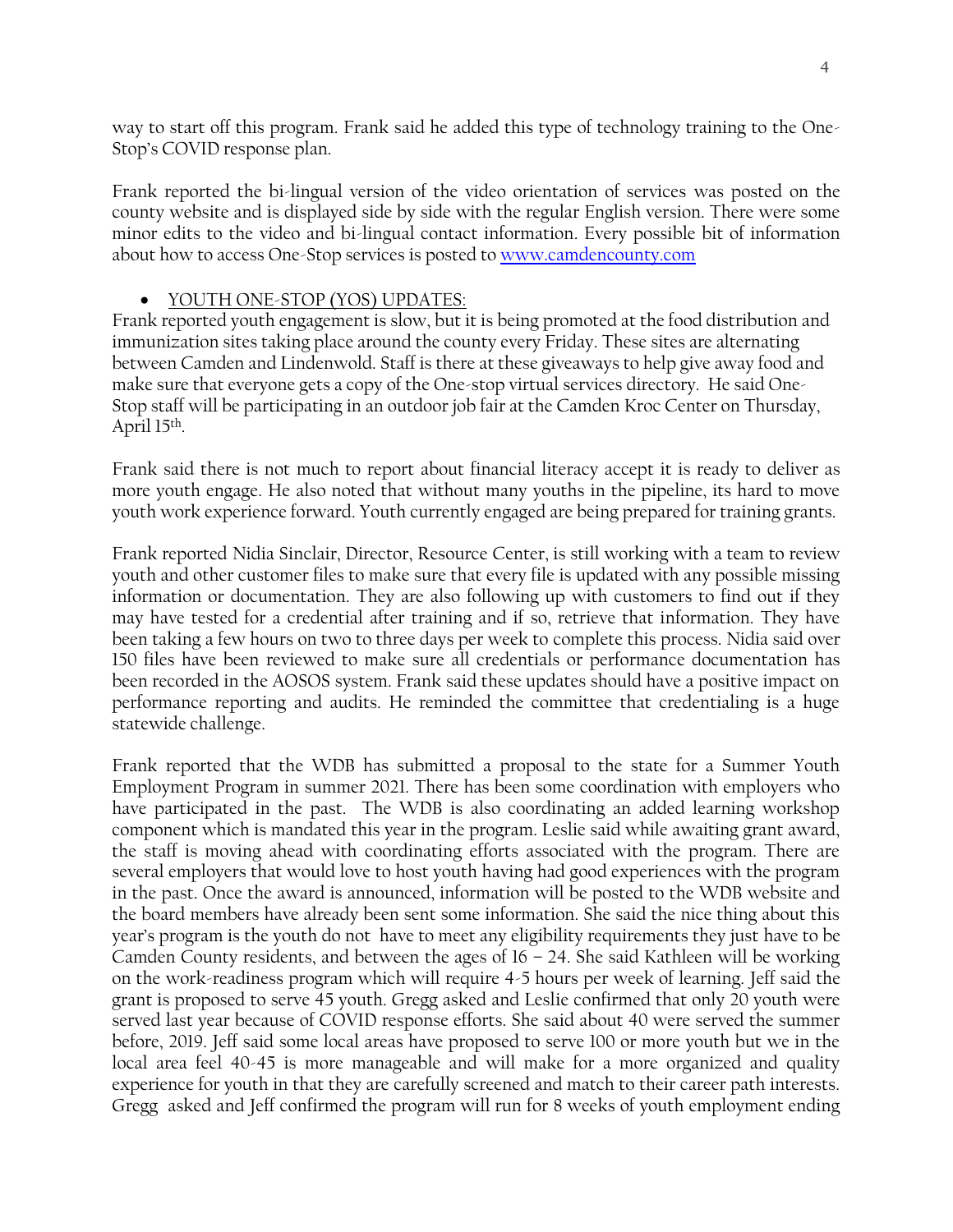in August. Leslie said the youth will be paid \$12.00 per hour in a stipend so employers do not have to put them on their payroll. She said this was suggested by the state last year, so we will use the same payment system.

Gregg asked if there was any progress on the Youth One-Stop success story video. Alex Levitt, Administrative Assistant, reported he is currently in the process of editing three youth videos provided by youth counselors at the One-Stop. He is crosscutting the three individual videos to make them cohesive, and his goal is to have a draft version completed for review by the subcommittee, overseeing the project. The draft will be presented at the next Youth Investment Council meeting on Wednesday, April 28th .

### • **BOARD OF SOCIAL SERVICES UPDATE**

It is the mission of the Camden County Board of Social Services to provide timely, efficient, costeffective delivery of social, medical, and economic programs in a compassionate and financially responsible manner. The Camden County Board of Social Services is accessible to disabled persons. (Follow the link for more information. [http://www.camdencounty.com/service/social](http://www.camdencounty.com/service/social-services/)[services/](http://www.camdencounty.com/service/social-services/)

Anna Haggerty reported for Salama McFarland, Case Management Administrator, Board of Social Services (BSS). She said staff is taking a Covid survey every morning before entering the building. The State is still issuing the maximum allotment for SNAP benefits though the month of April.

Anna reported during the month of March there were 1211 new applications received for benefits. She said Salama noted the number of new applications is significantly more than this time last year. Gregg noted that number is more than last month as well.

Anna reported the numbers for the voluntary work activities for the month of March. The call team outreached to 2,009 SNAP clients, 827 TANF clients, and 1,561 GA clients. She said of those calls, 179 SNAP, 20 TANF, and 31 GA, were referred to a voluntary work activity. The total numbers of clients participating in these activities are 2 SNAP, 63 TANF, and 113 GA. Gregg was encouraged to note participation is up slightly from last month and the call volume seems to be up as well. Anna said the challenge is the phone numbers and connectivity of the clients. The tough part is getting through to clients or knowing if their phone or phone number is still active.

Anna reported that supportive services such as transportation and childcare are still available to clients. She noted that voluntary work activities do not have a minimum number of hours attached to them. Gregg asked if there was any news about when waivers to work activities would end. Anna said she heard June but has not heard if there will be any further extensions. Anna said the biggest barrier to participation in work activities is remote access and internet connectivity. Some clients may be interested in work activity but may not have internet or a computer. The Committee discussed options such as smart phone connection. Kristi said some services can be accessed by a smart phone, but certain forms would require downloading an app and some customers may not know how to complete that process. Jeff suggested creating some sort of a user guide to help customers navigate access using a smart phone. Kristi said there would be a lot to coordinate with that option and some phones do not support the extra apps if a customer is at maximum data. Frank said if customers want access to training, all they have to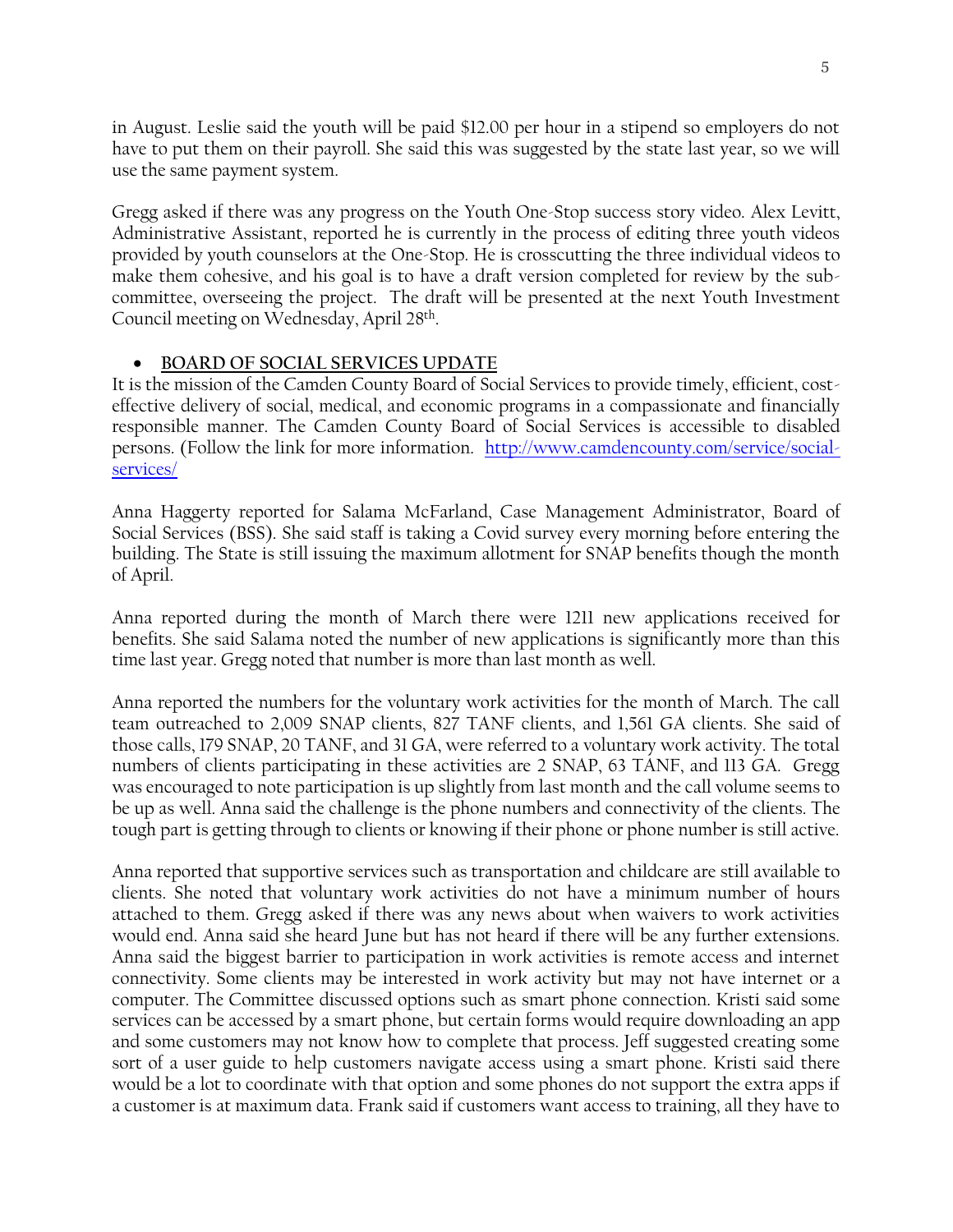do is call and they will get assistance to help them through the process. They can be met at the door with printed documents or whatever is needed. The Committee further discussed options for connecting customers to work activities. All agreed help can be given to the customer on a case-by-case basis. The most important concerns can be met with assistance once a customer commits to a work activity or training. All agreed the Board's outreach to customers and clients has been a great effort and well worth the time.

# • **DVRS UPDATES & PROJECT SEARCH – JEFFERSON/KENNEDY HOSPITAL**

The Division of Vocational Rehabilitation Services provides counseling, training, education, transportation, job placement, assistive technology, and other support services to people with disabilities. (Follow the link for more information) <https://www.ncdhhs.gov/divisions/dvrs>

Gregg asked if there were any updates from Jeff Deitz, Manager, DVRS. Hearing none he asked Kristi for updates from the Department of labor regarding a possible return to work date. Kristi said she has not heard any news about a return to in-person service or operations. She reported that Jeff Deitz was participating in applicant interviews today and was in the process of onboarding more staff to his division.

# • **EMPLOYMENT SERVICES, DOL**

Employment Services provides Camden County with Career and Employer services including Temporary Disability Benefits, Family Leave Insurance, Maternity Leave, Unemployment Insurance, Social Security Disability and Workers Compensation. Services for employers included job candidate screening and recruitment. (Follow the link for more information) <https://www.nj.gov/labor/aboutlwd/>

Kristi Connors, Manager, Employment Services, DOL, reported her recommended candidate for the employment service trainee was contacted by the State and offered the position. She is waiting for updates to the status of that hire. The candidate emailed her great interest in joining Kristi's team.

Kristi reported her staff completed the Spanish version of the Virtual Services Orientation video and it is now posted the website as Frank mentioned earlier. There is also a written copy of the directory translated to Spanish, but she is not sure if that will make to the website, but it has been shared with all partners. She said it could be posted as a labeled link, so it does not clutter the page.

Kristi reported service check-ins to date have reached over 4100 plus and since October 7<sup>th,</sup> the number service requests forms from the state's new website of have numbered 1600 plus. She said services are continuing in a virtual format. It is a benefit to customers not to have to worry about transportation or childcare and there has been a hirer attendance rate.

She noted the virtual service request forms are posted to the new NJ website. Kristi said the State launched a new website [www.careerservices.nj.gov](http://www.careerservices.nj.gov/) and the request form drops down as soon as the site is opened. Kristi said referrals by way of this form have become our RESEA walk-in customers and it is made easy for them to participate. She said the tracking system is working well and other counties are asking for help to implement its use in their local areas.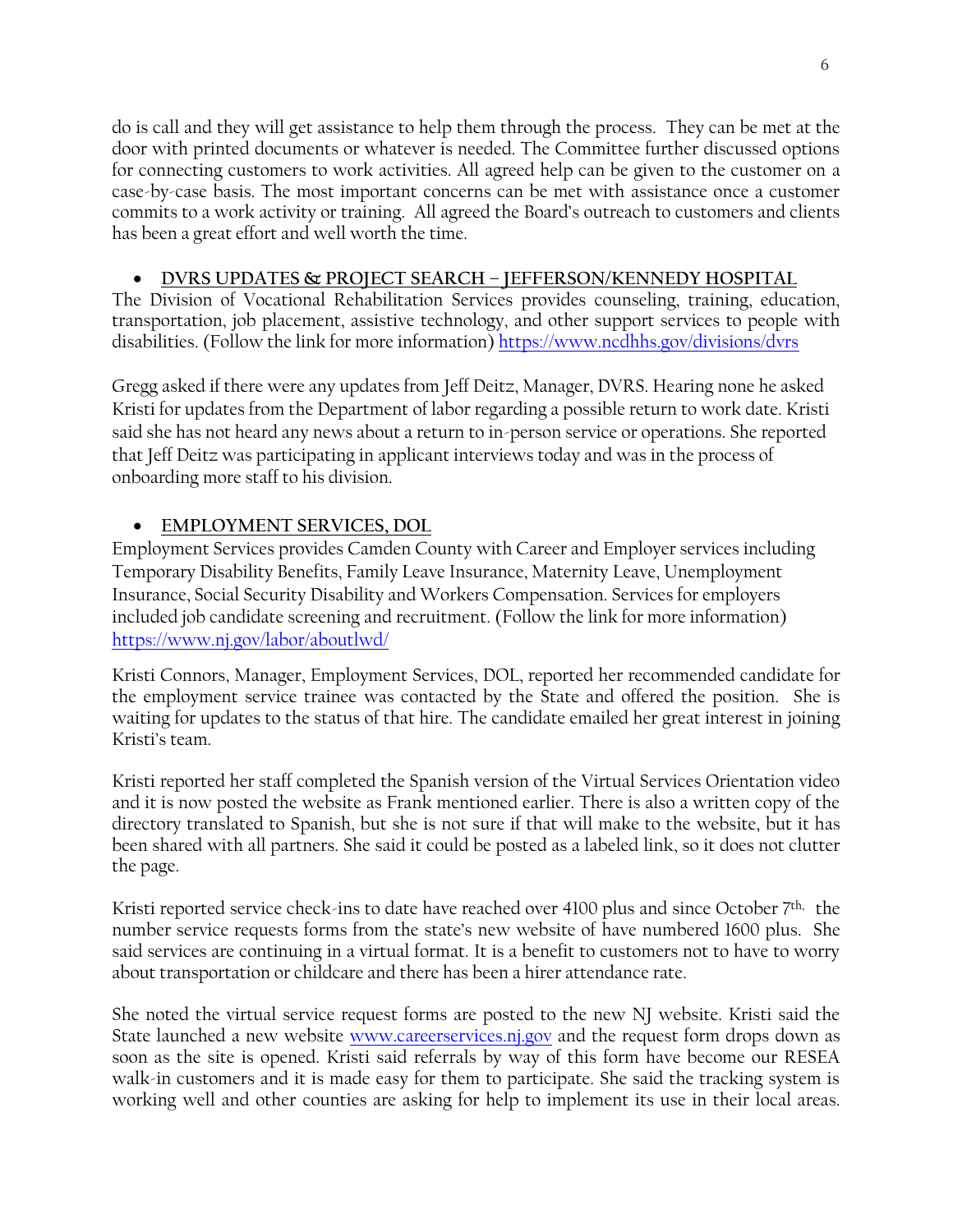Gregg asked if many local areas are asking for help with her tracking system. Kristi said some are looking for a customer satisfaction survey. The Committee discussed a prior survey used in Camden County. Kristi said Sheryl Hutchison did contact her about the check-in form. Gregg mentioned Sheryl spoke to him as well about its use.

Kristi reported she developed and is using an easy access form for onboarding RESEA customers. The form is easier to print out than the current form used by the state. She is piloting the use of the form and it seems to be working out well. She is still referring customers to the website for orientation and services with interest in training. She reported over 600 referrals to date and 107 more since the last month.

Jeff brought up concerns about the Metrix Skill-up program licensed to all the local areas in the State. He said there has been some confusion about program monitoring. Jeff would like to set up a meeting with the local partners to decide the best and most appropriate method of operation. He said Kristi is going to contact other local areas who have been successfully offering the program. Kristi said she asked for a list of local areas using the program so she could contact them for best practices. Jeff noted another concern about the courses in the program. The State purchased the license for an eight-month pilot period. Jeff said a WDB committee member brought it to his attention that some courses in the Metrix format take longer that 6-or 8 months to properly complete. He said there are some unanswered concerns that need to be addressed before promoting the program. Kristi said some counties are requiring two weeks of soft skills training in the program before approving a full-scale learning course. She also said a letter will be going out to every UI claimant offering registration in the Metrix training so questions are bound to follow that will need to be answered. She said claimant's UI benefits may be affected if they sign up for learning and may get mistakenly kicked out for including it when claiming weekly benefits for extending UI. She said there is some very important training needed for counselors to understand how to guide customers through the Metrix system and we do not know when the letters will be sent out. Frank said he wants to include Laurie Maguire, Manager Information Systems in any meetings about the program. He said we do not want the program to interfere with our established training funding or performance measures. Leslie said there is no credential associated with the Metrix offerings. It is up to the individual to get the credential. The courses are all levels. She said we can gather background information and UI claim numbers in the registration through the administrative end of the program. Jeff said there is another call with WDB Directors that might provide more information before the big roll out of the program.

Gregg asked Kristi if the resume video, mentioned at the last meeting, has been completed. Kristi said the video is still in process. There was a review meeting this past Tuesday, April 5th and edits are being completed.

### • **REGIONAL ACTIVITIES**

Jeff reported Camden and Atlantic County will be starting the Line School Training in April at the Anthony Canale Training Center in Egg Harbor Township, NJ. He attended the first virtual orientation meeting on Monday, April 5<sup>th</sup>, which was presented by Sherwood Taylor, Atlantic Cape Community College, who oversees coordinating all the components of the line training. He and the program instructors were on the call including 28 candidates. The candidates received a good overview of what will be involved in the training and what is expected of them. The